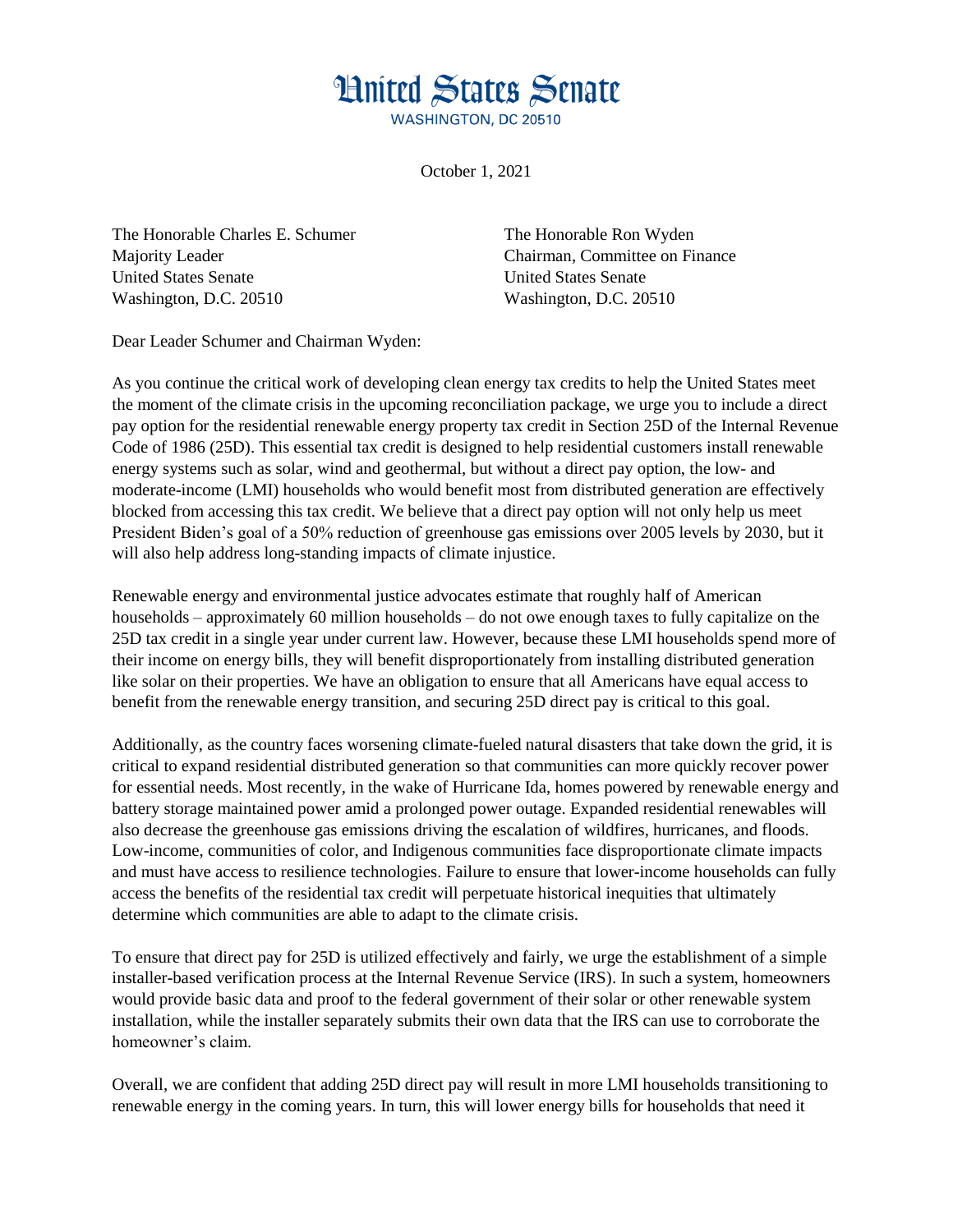most, advance our environmental and climate justice goals, reduce greenhouse gas emissions, and create more good-paying jobs in communities across the country – building upon an estimated 85,000 residential solar installation jobs in 2020. We urge you to include a direct pay option in Senate Finance's updated reconciliation language and we stand ready to partner with Committee staff to advance this proposal.

 $\cup$  2.0

Cory A. Booker United States Senator

 $\bigcup_{i=1}^{n}$ 

Jon Ossoff United States Senator

\_\_\_\_\_\_\_\_\_\_\_\_\_\_\_\_\_\_\_\_\_\_\_\_\_\_

Alex Padilla United States Senator

 $\mu \mathcal{M} \in \mathcal{B}$ 

Michael F. Bennet United States Senator

 $\sqrt{2\pi r}$ 

Sheldon Whitehouse United States Senator

 $Z_{\sim}$  le  $N$   $\sqrt{Z}$ 

Raphael Warnock United States Senator

Sincerely,

 $\mu$ 

Tammy Duckworth United States Senator

 $m$ 

Brian Schatz United States Senator

prime first

Dianne Feinstein United States Senator

aument, 11200

Edward J. Markey United States Senator

 $\overline{C}$  is a set of  $\overline{C}$ 

Christopher S. Murphy United States Senator

\_\_\_\_\_\_\_\_\_\_\_\_\_\_\_\_\_\_\_\_\_\_\_\_\_\_

Elizabeth Warren United<sup>1</sup>States Senator